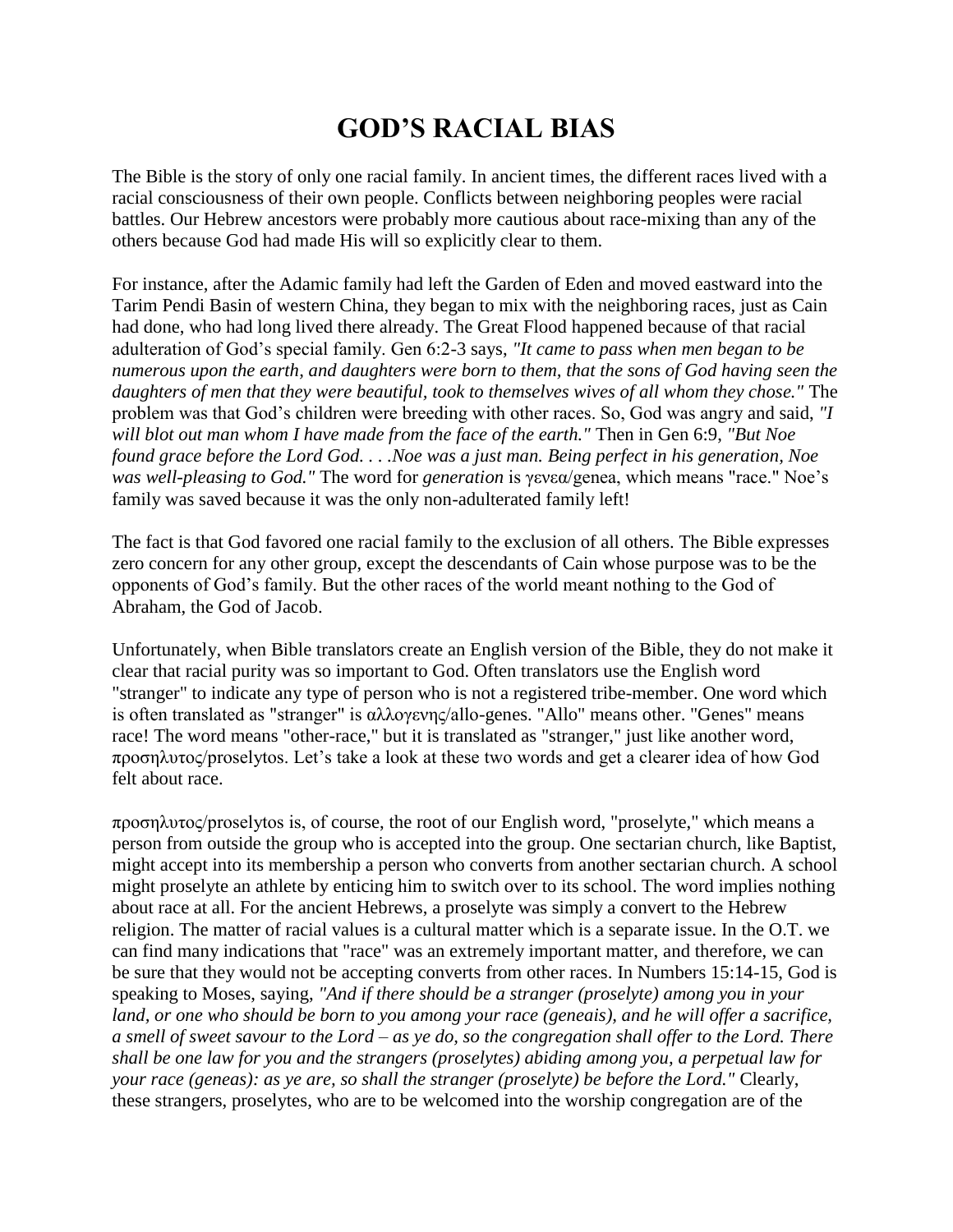same race for the text states *"your race"* twice. We must presume that among the Israelites there were people who chose to be estranged from the religion. When one was converted to join the worship group, he was a proselyte. It was also true that some Israelites lived here and there throughout the middle-east. Many had remained in Egypt when Moses left with his large group. There were probably others scattered throughout the Palestine, Assyrian, and Babylonian region who had left Egypt during the 400 year sojourn there. These people would certainly know their racial identity, and when one converted to the new religion of Moses, which began in the Sinai desert, then he was a proselyte, but he was also of the same Israelite race. These people were to be welcomed into the family, and the gift of God's Law would be for them also.

But, there are other kinds of *"strangers"* who were NOT to be welcomed into the Israel family. These people were described in the text as αλλογενης/allo-genes, which means "other-race." In Numbers 18: we find the Lord speaking to Aaron regarding priestly practices. God said to take members of the tribe of Levi to minister before the tabernacle. *"And they shall keep thy charges, and the charges of the tabernacle; only they shall not approach the holy vessels and the oltar, so both they and you shall not die. And they shall be joined to thee, and shall keep the charges of the tabernacle of witness, in all the services of the tabernacle; and a stranger (*αλλογενης – other race)*, shall not approach to thee."* God continues to explain that the Levites shall serve as priests, but that the Aaronic priesthood will take care of anything behind the veil. *"and ye shall minister in the services as the office of your priesthood; and the stranger* (αλλογενης – other race) *that comes near shall die."* God makes clear that other-races are not to approach the tabernacle or altar at all. In fact, if other race persons wished to worship the God of Israel, they were not permitted to do so in sight of the tabernacle, but must worship at a distance out of sight.

Never, even after the Assyrian and Babylonian captivities when they adopted corrupt chaldean magic practices, and until the time of Jesus did the Israelites of the Jerusalem temple accept persons of other races into their religious family. In 132 BC, the leader of Jerusalem, John Hyrcanus, brought the Edomites into the Jerusalem religion, but Edomites (from Esau) were considered to be racial relatives for Edom was Israel's brother. It would not be until the organization of the Catholic church, in the fourth century AD, that lost-sheep-Israelite Christians began to reach out to other races, under their new "universal gospel" belief that Jesus came for everyone.

Obviously, when reading a modern English version of the Bible, one can get very confused by the passages which seem in conflict. The word, *stranger,* is used both for proselytes who are of Israelite race and for the *allogenes* who are of other races. It is unlikely that modern translators would be permitted to make the distinction clear because the political and religious agendas are the same, to promote race-mixing and a belief that all races are equal. However, if one looks at the original language of the Bible text, it is clear that racial purity was a primary theme of God for His children. One of the commandments speaks to this issue, saying *"Thou shalt not commit adultery."* Modern Christians have been taught that the command regards sexual violation within a marriage, but that is not what the ancient Israelites understood. In order to understand this, it is first important to understand their cultural values. Sex was NOT a centerpiece of their religion, and the husband was hardly criticized for promiscuity. David went after Bathsheba, even having her husband killed, and God said David was *"a man after my own heart."* Several centuries before that, David's ancestor, Juda, who fathered the tribe of Juda, bedded Tamar after she had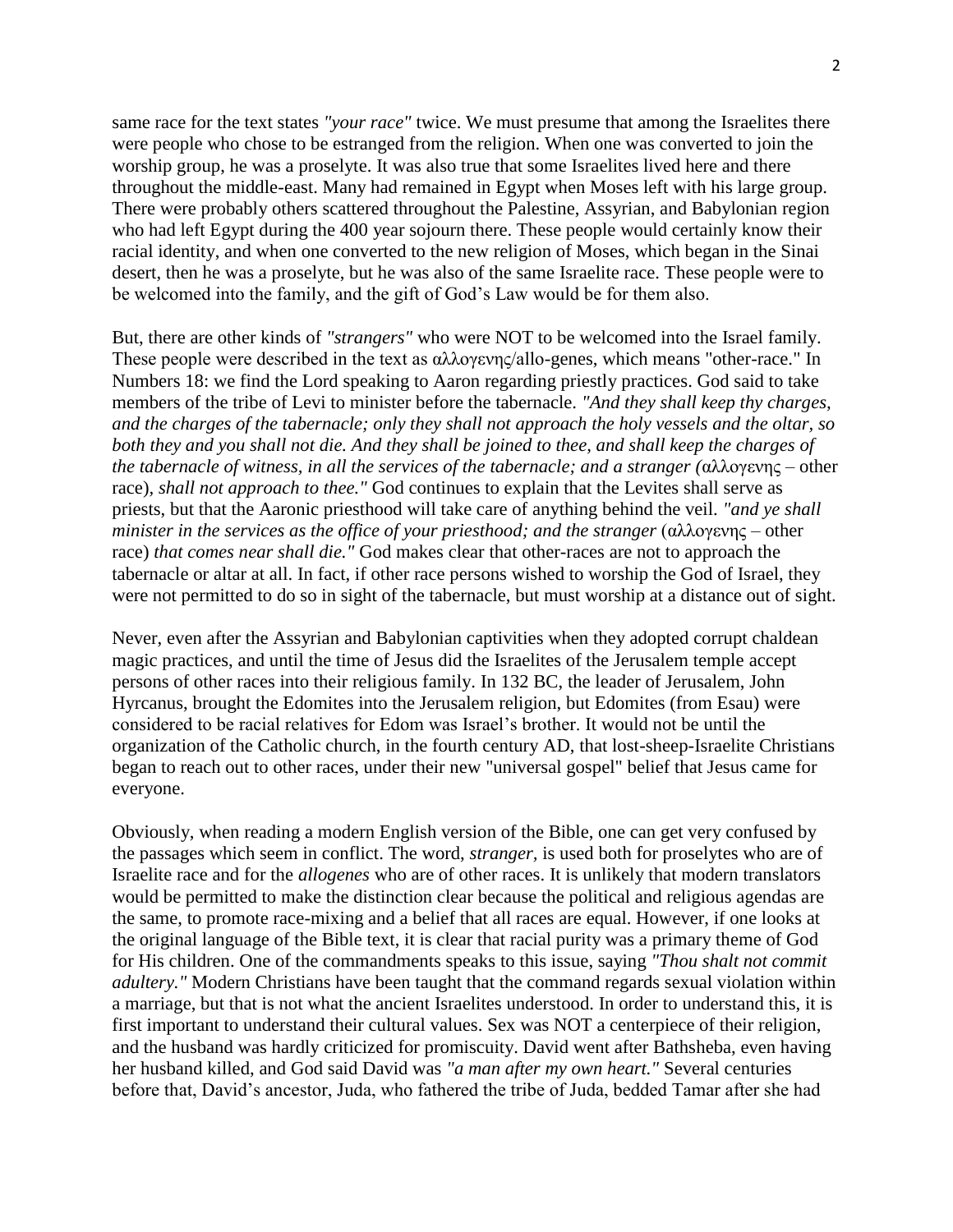dressed up like a prostitute and waited for Juda by the city gate. Ask yourself why Tamar might think her deception would work with Juda! It did work, and Tamar mothered the twins Phares and Zara, who later became the tribe of royalty for Israel. My point is that sex was not the centerpiece of their religion, like it is for Christians today, so they did not consider the adultery commandment to regard illegitimate sex. Of course, they wouldn't see it that way because sexual looseness was covered in another commandment against coveting a neighbor's wife. Surely, two commandments regarding sex were not necessary. For our ancient ancestors, the commandment against adultery, being one of the top three commands, regarded one of the most important values of God for them – no race mixing!

There are many other occasions in the Old Testament when the word, *αλλογενης/allogenes*, was used. In order to increase your own understanding of God's emphasis on race, I will list references to the other passages, and you can undertake a little study of your own. Be sure to read not just the single sentence, but to consider the whole context of who is talking, and to whom, and what circumstances are in play. Here are the references where the word is used, but is probably translated into English as "stranger."

**Genesis 17:27** – Abraham circumcised himself and all members of his house, including those of other races.

**Exodus 12:43** – *"This is the law of the Passover: no other race shall eat of it. And every houseservant bought with silver - him shalt thou circumcise, and then shall he eat of it."* First, no other race shall eat of it, period. That sentence is complete and ends with a period. Then, other servants obtained with silver must be of the same race because they are permitted to share in it.

**Exodus 29:33** – Speaking of Aaron and his sons eating the meat of sacrifice, God says, *"They shall eat the offerings with which they were sanctified to fill their hands, to sanctify them; and a stranger* (αλλογενης - other race) *shall not eat of them for they are holy."*

**Exodus 30:33** – Regarding the anointing oil for sanctifying priests, God says, *"Who shall make it in like manner, and who shall give of it to a stranger* (αλλογενης - other race)*, shall be destroyed from among his people."*

**Leviticus 22:10-13** – Regarding the care and/or eating of priestly holy things, God says: *"And no stranger* (αλλογενης - other race) *shall eat the holy things. But if a priest should have a soul purchased for silver, he shall eat of his bread. And if the daughter of a priest should marry a stranger* (αλλογενης - other race), *she shall not eat of the offerings of the sanctuary. And if the daughter of a priest should be a widow, or put away, and have no seed, she shall return to her father's house, as in her youth; she shall eat of her father's bread, but no stranger* (αλλογενης other race), *shall eat of it."*

**Leviticus 22:25** – *"Neither shall ye offer the gifts of your God of all these things by the hand of a stranger* (αλλογενης - other race), *because there is corruption in them, a blemish in them: these shall not be accepted for you."*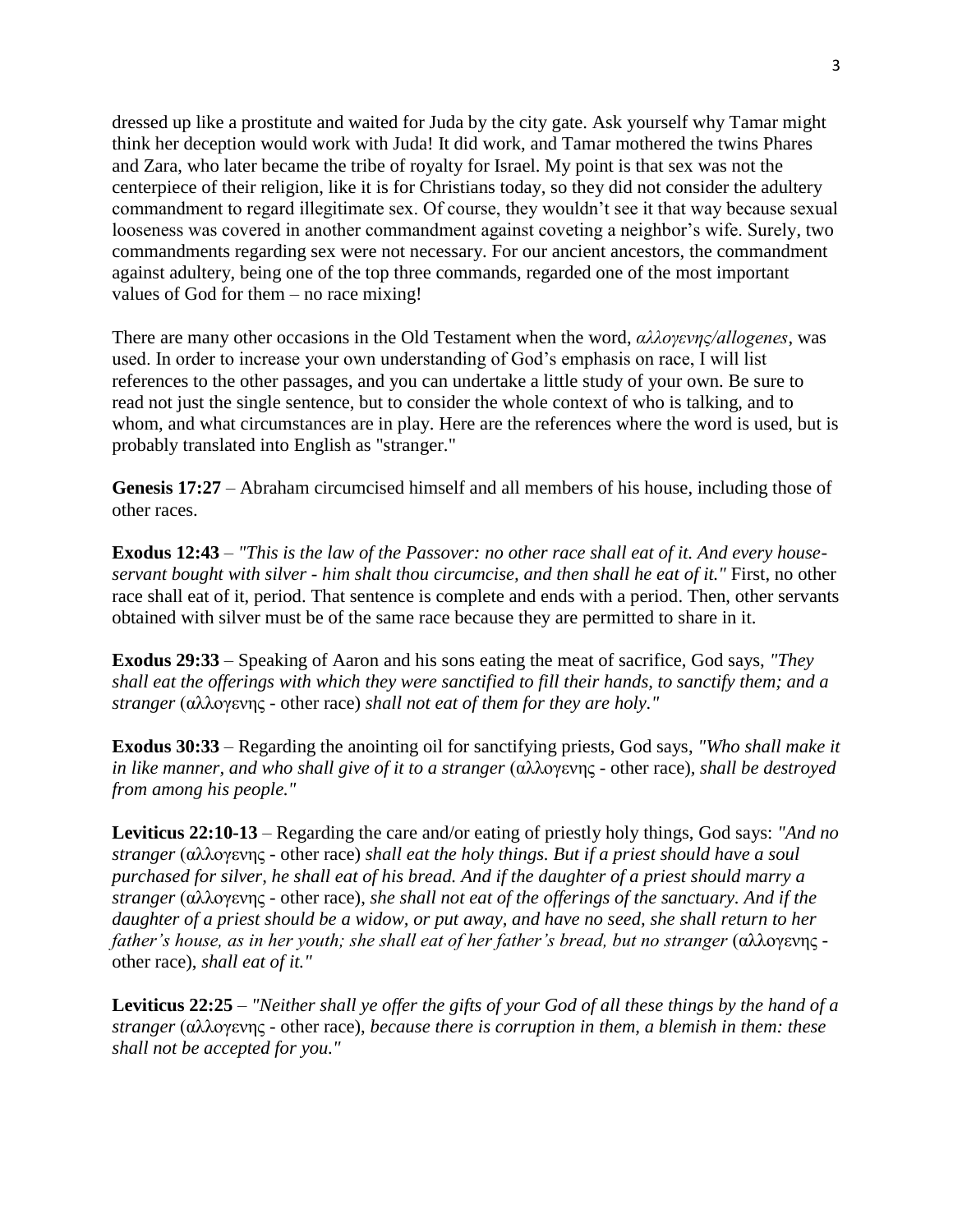**Numbers 1:51** – *"And in removing the tabernacle, the Levites shall take it down, and in pitching the tabernacle they shall set it up: and let the stranger* (αλλογενης - other race), *that advances die."*

**Numbers 3:10** – *"And thou shalt appoint Aaron and his sons over the tabernacle of witness; and they shall keep their charge of priesthood, and all things belonging to the altar, and within the veil; and the stranger* (αλλογενης - other race), *that touches them shall die."*

**Numbers 3:38** – *"They that encamp before the tabernacle of witness on the east shall be Moses and Aaron and his sons, keeping the charges of the sanctuary according to the charges of the children of Israel; and the stranger* (αλλογενης - other race) *that touches them shall die."*

**Numbers 16:39-40** – *"And Eleazar the son of Aaron the priest took the brazen censers, which the men who had been burnt brought near, and they put them as a covering on the altar: a memorial to the children of Israel that no stranger* (αλλογενης - other race) *might draw nigh who is not of the seed of Aaron, to offer incense before the Lord."*

## **Numbers 18:4 & 7** – (see page 2)

**Isaiah 56:3-6** – *"Let not the stranger* (αλλογενης - other race) *who attaches himself to the Lord, say, Surely the Lord will separate me from his people: and let not the eunuch say, I am a dry tree. Thus saith the Lord to the eunuchs, as many as shall keep my sabbaths, and choose the things which I take pleasure in, and take hold of my covenant; I will give to them in my house and within my walls an honourable place, better than sons and daughters: I will give them a name during the coming ages, and it shall not fail. Also to the strangers* (αλλογενης - other race) *who attach themselves to the Lord, to serve Him, and to love the name of the Lord, to be to Him servants and handmaids; and for all who keep my sabbaths from profaning them, and that take hold of my covenant; I will bring them to my holy mountain, and gladden them in my house of prayer: their whole-burnt offerings and their sacrifices shall be acceptable upon mine altar; for my house shall be called a house of prayer for all the nations (εθνεσιν/ethnesin -*this word usually means the ethnic Israelites)*, saith the Lord that gathers the dispersed of Israel; for I will gather to him a congregation."* Here is a beautiful passage that helps to put the race-issue in a more comfortable light. While the other races are not esteemed or valued by God like His own Israel family, yet any of them who choose to serve the true God will be blessed for living according to His will rather than living wickedly. Their lives will be blessed and fruitful. This cannot make one of them a spirit-being because he would have to have been born from above (John 3:3) to have eternal life. Nevertheless, some of them who do good will live through the end-time catastrophe and their race will continue into the kingdom of heaven. So, those individuals who choose to serve the true God and Jesus as Lord should be permitted to do so, and should be welcomed, even if not to the altar of worship. We cannot overturn all the passages where God's warning is clear that other races shall not come near His altar. But, it seems they could certainly worship among themselves. The eunuchs were Israelites, and were despised because they could not bear children. For them God offers a special place in His house, for they have earned a special blessing by their chaste lives. To *"take hold of my covenant"* means to live by God's laws and His will. As for accepting the burnt offerings and sacrifices of other races on God's altar, the last portion of the passage seems quite pointed to the Israel family. And to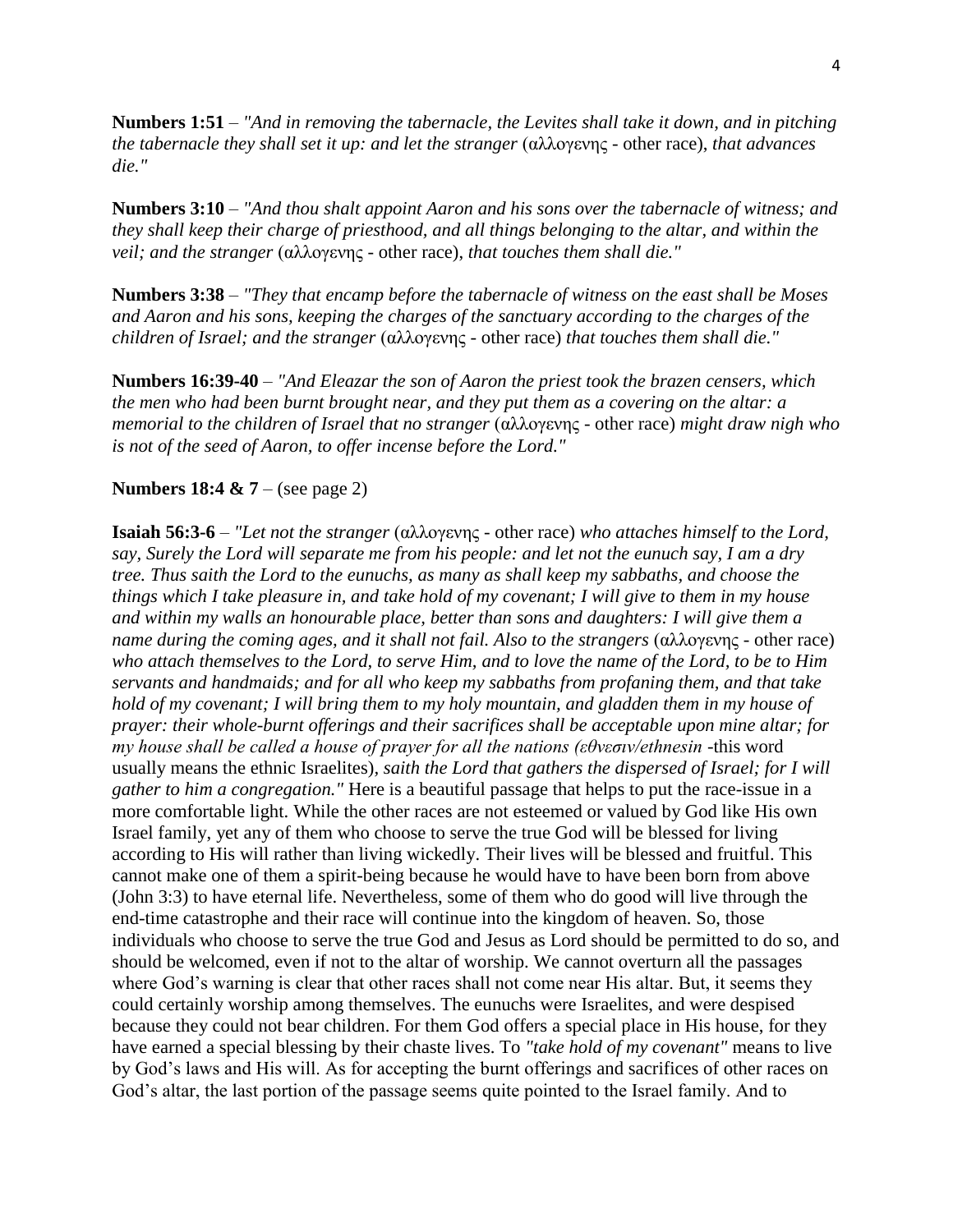consider that other races might be welcome at God's altar would be to cast His clear warnings against that completely aside. This passage is easy to read as a contradiction to God's instructions to Moses, Aaron, and the priesthood. Our God changeth not! See the passage below in Jeremia 28:51 where he wails that other races have come into the sanctuary and the house of the Lord. Certainly, we must let clear passages help us interpret the difficult passage of Isaiah here.

**Isaiah 60:8-12** – *"Who are these that fly as clouds, and as doves with young ones to me? The isles have waited for me, and the ships of Tharsis among the first, to bring thy children from afar, and their silver and their gold with them, and that for the sake of the holy name of the Lord, and because the Holy One of Israel is glorified. And strangers* (αλλογενης - other race) *shall build thy walls, and their kings shall wait upon thee: for by reason of my wrath I smote thee, and by reason of mercy I loved thee. And thy gates shall be opened continually; they shall not be shut day nor night; to bring in to thee the power of the nations and their kings as captives. For the nations and the kings which will not serve thee shall perish, and those nations shall be made utterly desolate."* The isles are Britain, where God was sending his family as they were being purged from Canaan by the Assyrians and then by the Babylonians. No more have we had gated cities like in the middle-east period of our history. Even as the New Jerusalem, we are not gated. This passage hints at the new kingdom in the ages to come.

**Isaiah 61:5-6** – This passage is somewhat a continuation of the previous, prophesying about the new kingdom to come. *"And strangers* (αλλογενης - other races) *shall come and feed thy flocks, and aliens* (αλλοφυλων - other race people) *shall be thy plowmen and vine-dressers. But ye shall be called priests of the Lord, the ministers of God: ye shall eat the strength of nations and shall be admired because of their wealth."*

**Jeremia 51** (28-LXX)**:51** – *"We are ashamed, because we have heard our reproach; disgrace has covered our face; aliens* (αλλογενης - other races) *are come into our sanctuary, even into the house of the Lord."* The prophet is wailing in shame for what Israel had brought upon itself by its apostasy. Jeremia lived more than a century later than Isaiah, and he makes it clear that other races are not permitted in the sanctuary or the house of the Lord.

**Jeremia 42** (49-LXX)**:17** – *"And all the men, and all the strangers* (αλλογενης - other races) who have set their face toward the land of Egypt to dwell there shall be consumed by the sword, *and by the famine: and there shall not one of them escape from the evils which I bring upon them.*" The prophet was warning Jerusalem not to call on Egypt for help in a war against Babylon, for they already had an agreement that they would not do that. God was warning them that it would be doom for them to look to Egypt for help. Egypt serves in the Bible as the symbol of World. The Israelites sojourned in a World which was not their rightful home. That is to say that we are foreigners in this kingdom of World. Those who expect to be saved by the World will be doomed, not just Israel but other races, too. All will perish.

**Ezekiel 44:7-9** – *"O house of Israel! that ye have brought in aliens* (αλλογενης - other races)*, uncircumcised in heart, and uncircumcised in flesh, to be in my sanctuary, and to profane it, when ye offered bread, flesh, and blood; and ye transgressed my covenant by all your iniquities; and ye appointed others to keep the charges in my sanctuary. Therefore thus saith the Lord God;*